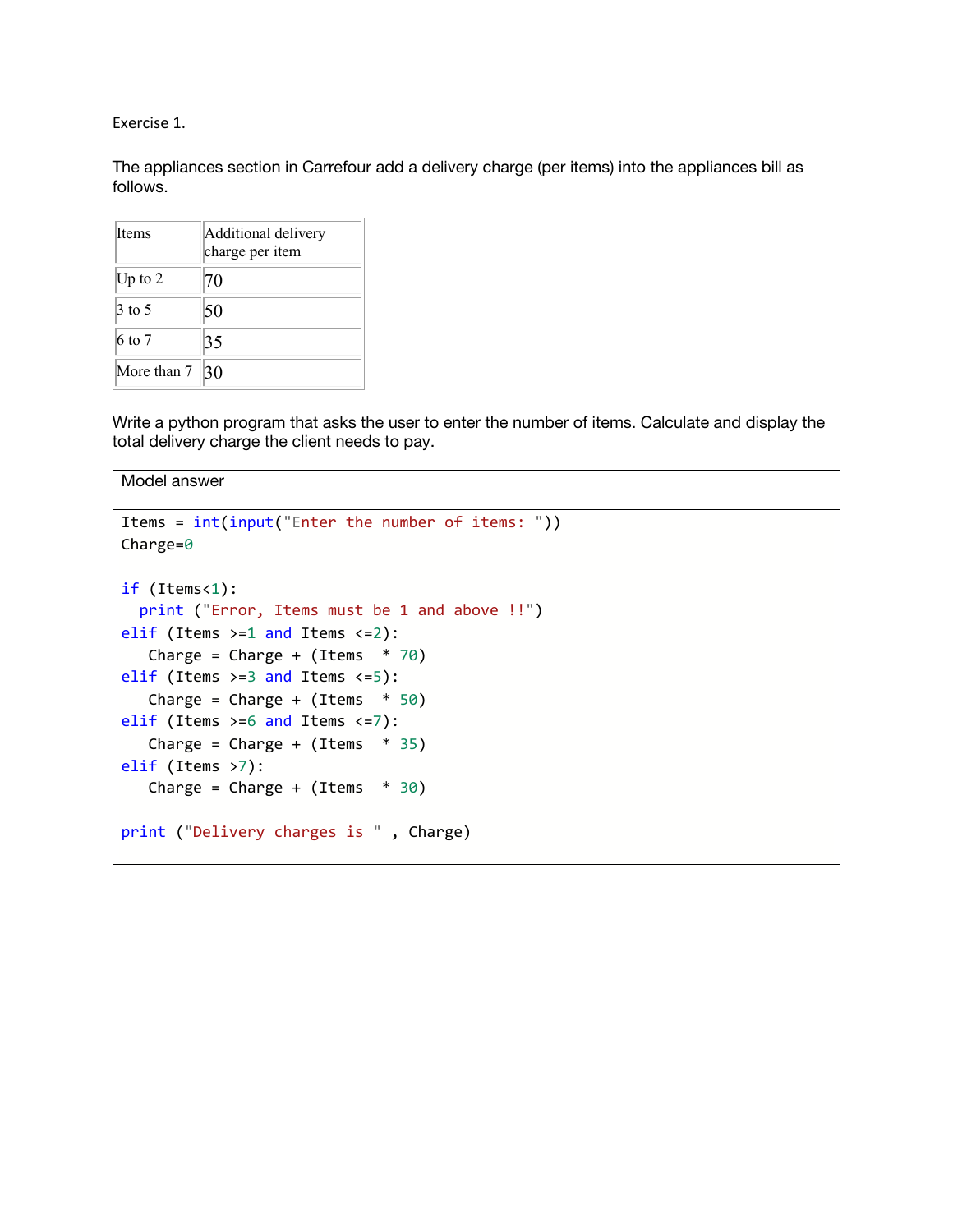## Exercise 2:

Write a program that read the student mark and absent percentage and display proper message considering the pass mark is 60 and the course drop rate is 15%.

| Screenshot                                                                                     | Code                                                                                                                          |  |
|------------------------------------------------------------------------------------------------|-------------------------------------------------------------------------------------------------------------------------------|--|
| Enter your mark: 85<br>Pass<br>Enter your absent percentage: 26<br>Drop from the course<br>⊁ ∏ | $mark = input("Enter your mark: ")$<br>$mark = float(maxk)$<br>if $(mark>=60)$ :<br>print ("Pass")<br>else:<br>print ("Fail") |  |
|                                                                                                | $absent = input("Enter your absent)$<br>percentage: ")<br>$absent = int(absent)$                                              |  |
|                                                                                                | $if (absent>=15):$<br>print ("Drop from the course")<br>else:<br>print ("Continue the course")                                |  |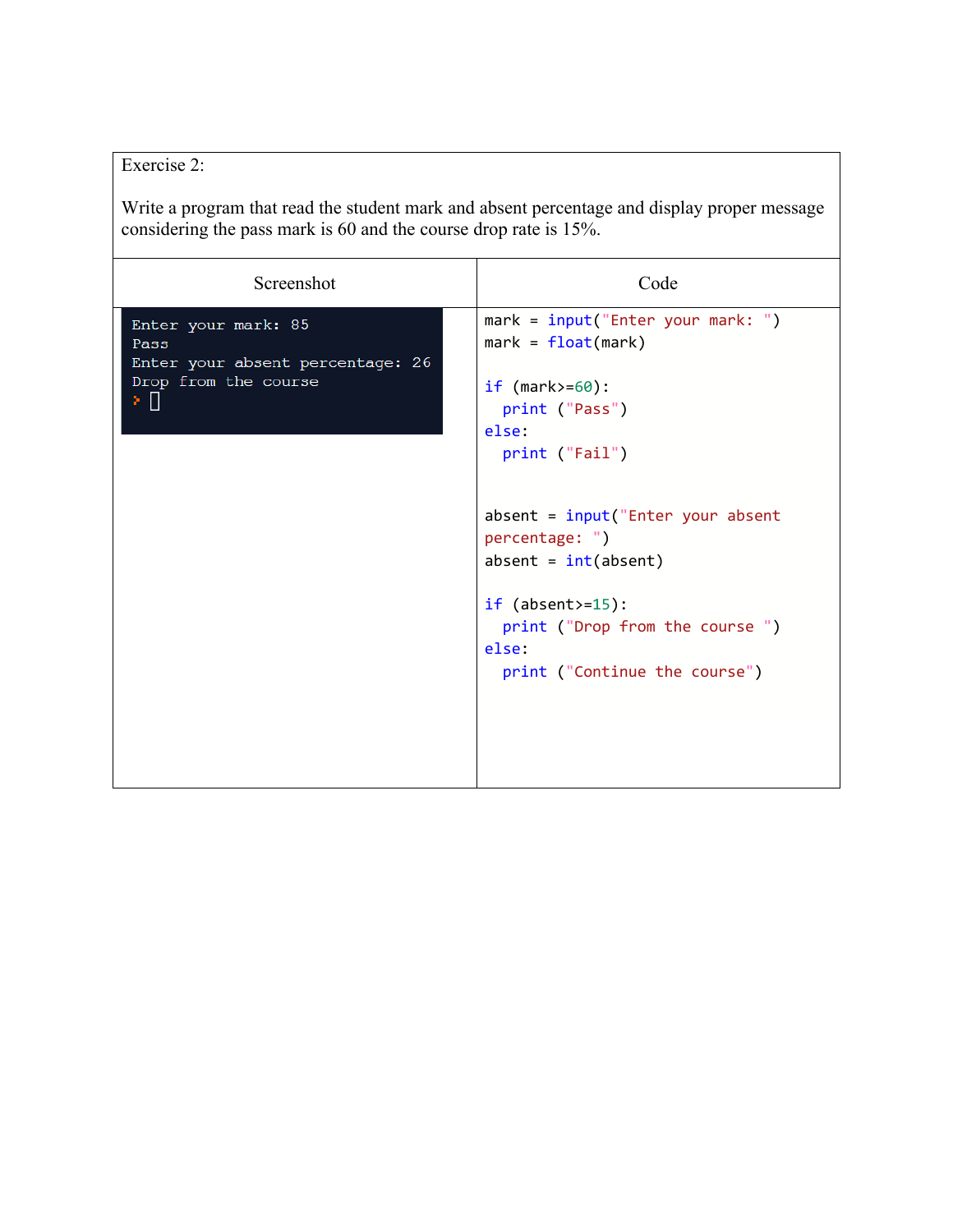## Exercise 3:

Write a program that display a menu of two choices "1. UAE, 2. Non-UAE" and the user will select his option, the program read the user age and display if he is eligible for the National Medial Card or not

Users with UAE citizenship and age greater than 18 years old are eligible.

| Screenshot                                                                                                                         | Code                                                                                                                                                                                                                                                                                                                                                                                    |  |
|------------------------------------------------------------------------------------------------------------------------------------|-----------------------------------------------------------------------------------------------------------------------------------------------------------------------------------------------------------------------------------------------------------------------------------------------------------------------------------------------------------------------------------------|--|
| Choose your nationality:<br>1. UAE<br>2.Non UAE<br>1<br>Enter your age: 23<br>You are eligable for the National Medical Card<br>У. | $Ncode = input("Choose your")$<br>$nationality: \n1. UAE \n2. Non UAE \n'$<br>Ncode=int(Ncode)<br>$if (Node==1):$<br>age =input("Enter your age: ")<br>$age=int(age)$<br>if (age $>= 18$ ):<br>print ("You are eligible for<br>the National Medical Card")<br>else:<br>print ("You are not eligible<br>for the National Medical Card")<br>else:<br>print ("Non UAE are not eligible for |  |
|                                                                                                                                    | the National Medical Card")                                                                                                                                                                                                                                                                                                                                                             |  |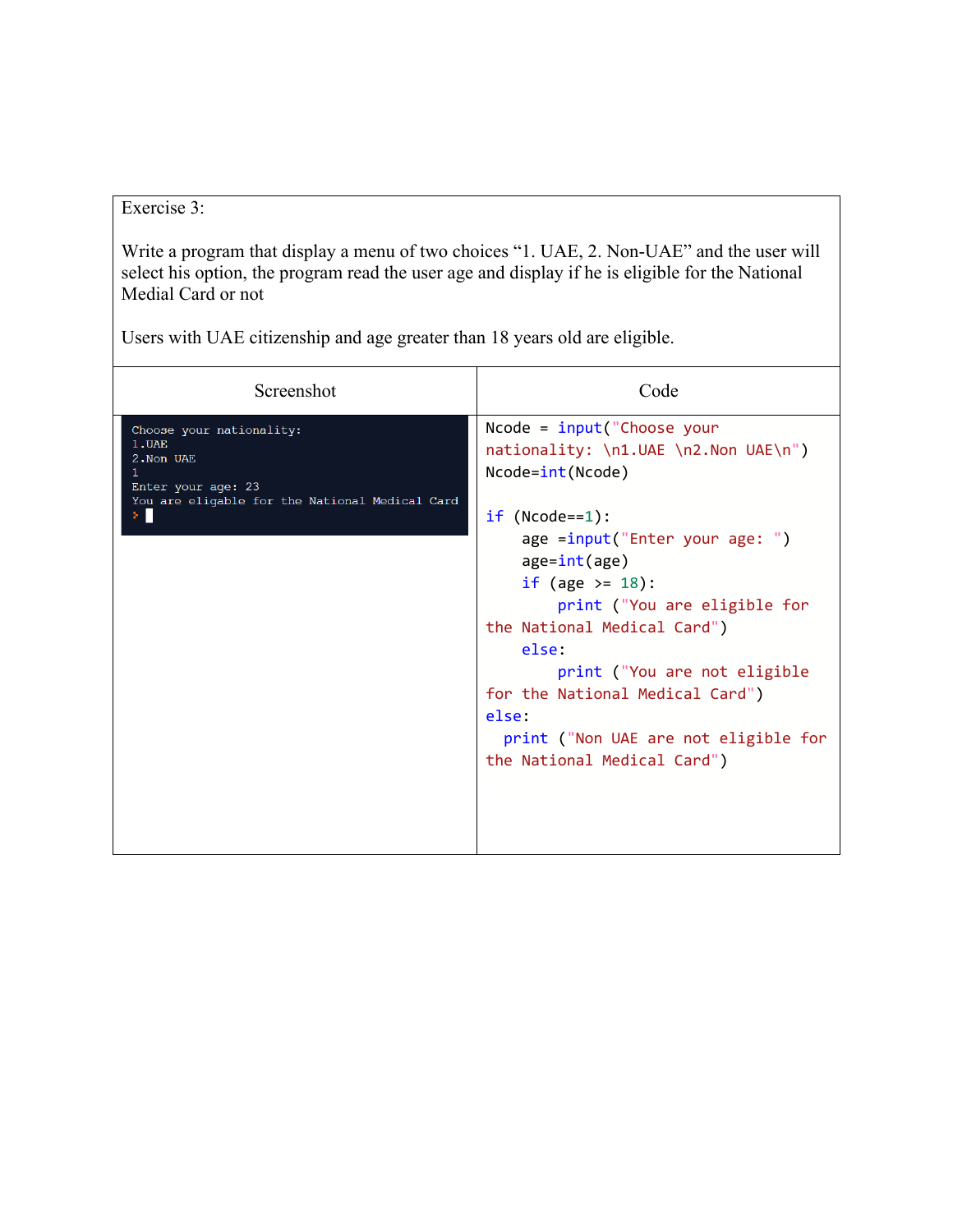## Exercise 4:

Write a program that display a menu of two choices "1. Express, 2. Standard" and the user will select his option, the program should display 4000 for express cost and 2500 for stander visa processing.

| Screenshot                                                                            | Code                                                                                                                                                                                                                                                                                                                    |
|---------------------------------------------------------------------------------------|-------------------------------------------------------------------------------------------------------------------------------------------------------------------------------------------------------------------------------------------------------------------------------------------------------------------------|
| Select the visa type?<br>1. Express<br>2.Standard<br>1<br>Visa Charge is 4000<br>× II | VisaType= int(input("Select the visa type?<br>\n1.Express \n2.Standard\n"))<br>VisaCharge=0<br>$if$ (VisaType==1):<br>VisaCharge=4000<br>elif (VisaType==2):<br>VisaCharge=2500<br>else:<br>print ("Error, You must select either 1 or<br>$2^{\circ}$ )<br>if (VisaCharge!=0):<br>print ("Visa Charge is ", VisaCharge) |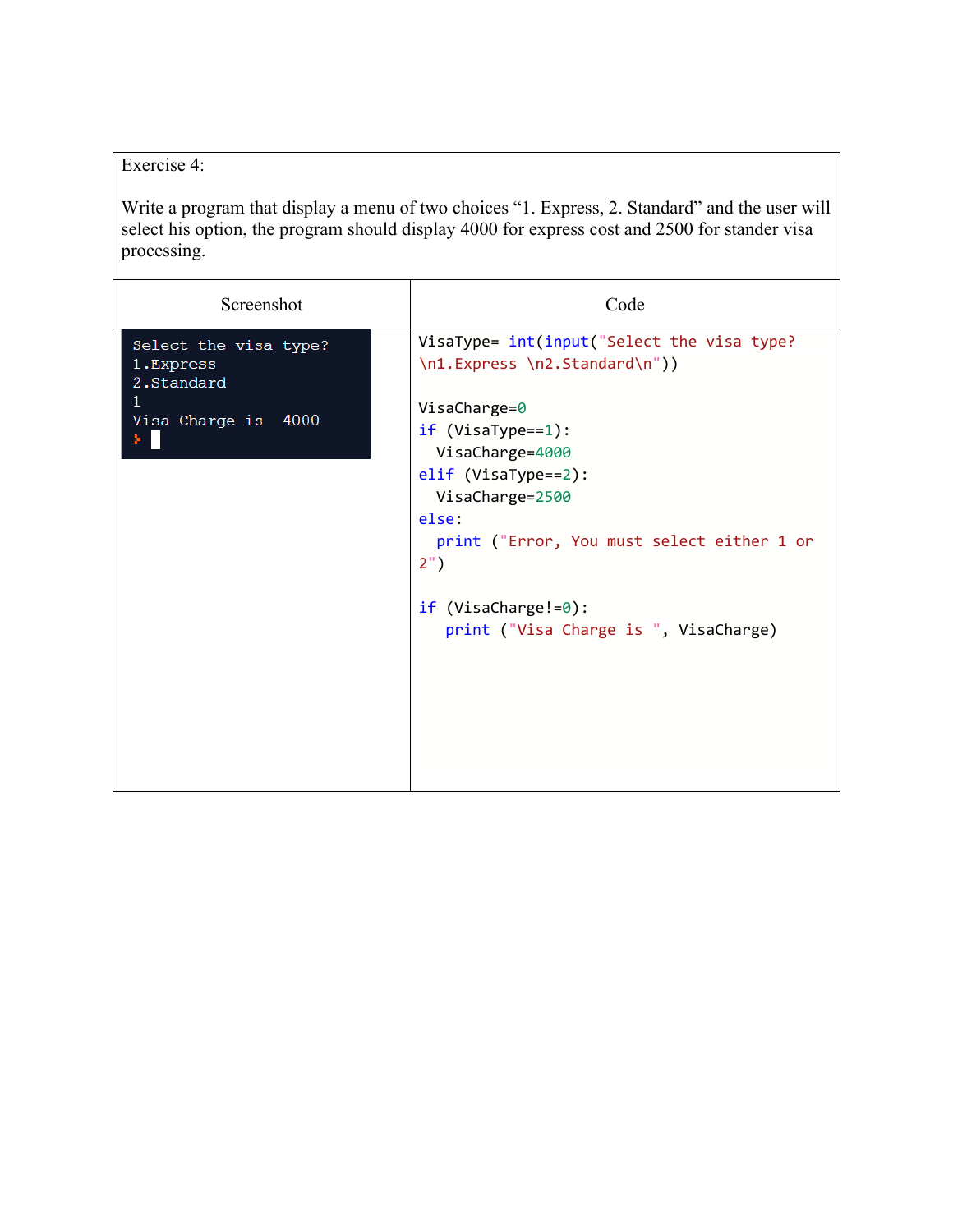## Exercise 5:

Write a program read three persons heights and find and display the tallest height.

| Screenshot                                                                                                                                                          | Code                                                                                                                                                                                                                                                                                                                                                                                |  |
|---------------------------------------------------------------------------------------------------------------------------------------------------------------------|-------------------------------------------------------------------------------------------------------------------------------------------------------------------------------------------------------------------------------------------------------------------------------------------------------------------------------------------------------------------------------------|--|
| Enter the first person height: 182<br>Enter the second person height: 165<br>Enter the third person height: 177<br>The tallest of all the three is 182.0<br>Н<br>Σ. | height1= float(input("Enter the<br>first person height: "))<br>height2= float(input("Enter the<br>second person height: "))<br>height3= float(input("Enter the<br>third person height: "))<br>$max=0$<br>if (height1>height2):<br>if (height1>height3):<br>$max$ =height1<br>else:<br>$max$ =height3<br>else:<br>if (height2>height3):<br>$max$ =height2<br>else:<br>$max$ =height3 |  |
|                                                                                                                                                                     | print ("The tallest of all the<br>three is ", max)                                                                                                                                                                                                                                                                                                                                  |  |